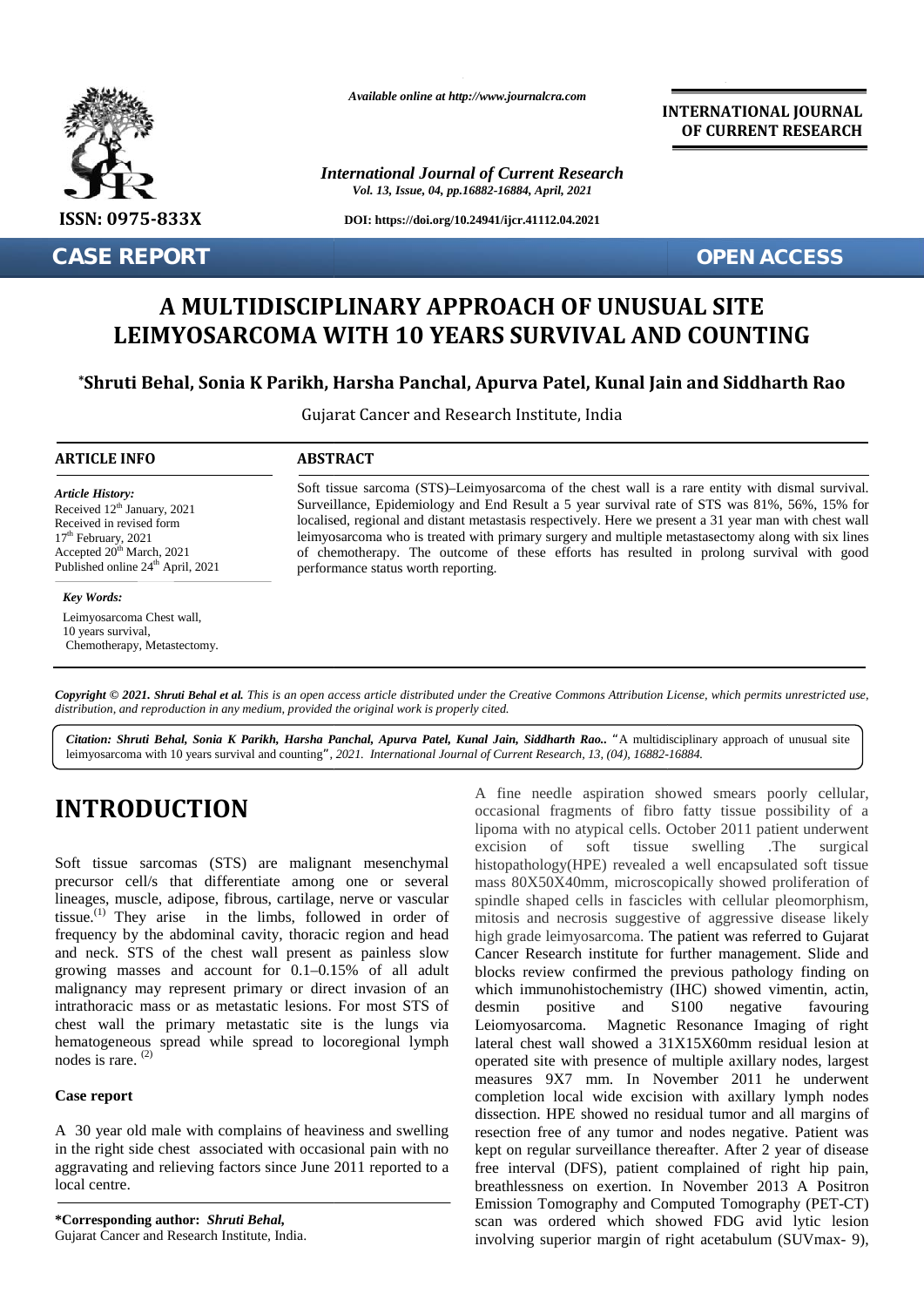low FDG avid two soft tissue density nodules in anterior segment of right upper and lower lobe of lung.(SUVmax- 2). Biopsy from acetabulum region was done suggesting Metastatic Leiomyosarcoma confirmed on IHC. Patient was offered four cycles of combination of Ifosfamide and Anthracycline which he tolerated well with good radiological response. On March 2014 right lung metastectomy was done followed by Type II right pelvic resection with extracorporeal radiation therapy (ECRT) and plate fixation done in April 2014. Sections from adjacent lung were unremarkable and curettage from ECRT showed no residual tumor. He further received two more cycles of ifosfamide and anthracycline till June 2014 with good tolerance reaching the cumulative dose for anthracycline and was kept on regular follow-up. In March 2015, PET-CT scan showed reappearance of lung nodules for which Pazopanib 800mg was started. In November 2015 PET –CT scan showed absence of FDG avid active disease in the body suggesting complete metabolic response. Pazopanib was continued and he was on 3monthly follow up. In December 2016 PETCT scan showed reappearance of lung lesions which were non FDG avid for which Right lung metastectomy was repeated, HPE: leiomyosarcoma. Post metastectomy imaging was normal. He was continued on Pazopanib as there was no new lesion and previous lung lesion was less than 2cm with good initial response. In August 2017 he developed hypothyroidism, hypertriglyceridemia, mucositis, hypertension and renal dysfunction for which the dose was reduced to  $\frac{enps}{that}$ 600mg f/b 400mg and stopped in February 2018 and kept on observation.

In April 2018 PET CT showed appearance of new right lobe lung lesion (SUVmax 9.1). He was taken for right lung metastectomy but failed due to a large hard mass medially fixed to the vertebra. In May 2018, 3 cycles of Ifosfamide and Etoposide disease. After 1.5years of progression free survival, he was started on Dacarbazine 6 cycles till May 2020 for appearance of new lung lesions. In June 2020 PETCT suggested complete resolution of pulmonary metastatic lesion. In October 2020 he had PET CT proven relapse in lung for which repeat biopsy for molecular testing was planned but due to inadequate tissue was not possible. He was started on Eribuline but progressed on treatment. In view of long DFI he is rechallenged with Pazopanib, is doing well.

# **DISCUSSION**

Primary soft tissue sarcomas of the chest wall are rare accounting for 6% of all STS and 50% of all malignant tumors arising on the chest wall.<sup>(3)</sup> The clinical behaviour of chest wall sarcomas is more similar to extremity STS treated similarly. Wide local resection is the standard curative treatment with adjuvant radiation therapy for lesions with close or positive margins. 5-year overall survival (OS) are 63 to 89 percent, outcomes are less favorable with high-grade histology and with incomplete (R1, R2) as compared with complete (R0) resections.(4) Our patient underwent primary R0 resection and had DFI of 2years. Anthracycline- Ifosfamide represents a first-line standard of care with 2- and 3-year OS were 73% and Dacart 52% in chemonaive patients.  $^{(5)}$  Doxorubicin causes reversible  $^{100}$ myelosuppression, mucositis, alopecia, nausea and vomiting, cardiotoxicity. 6 cycles was given as first line in metastatic setting with curative intent undergoing metastectomy. Complete pulmonary metastasectomy in a single-institution series of 539 patients undergoing 760 therapeutic-intent



**Figure description**

**a. Tumor cells are arranged in fascicles, having spindle to oval pleomorphic hyperchromatic nuclei and eosinophilic tapered cytoplasm (H&E, 40x) b. Pleomorphic tumor cells with atypical mitotic figures (Yellow arrow) (H&E, 40x) Tumor cells show strong and diffuse expression of SMA (c) as well as Desmin (d) (IHC, 40x) H&E- Hematoxylin & eosin; SMA- Smooth muscle actin; IHC- Immunohistochemistry**

pulmonary metastasectomies for metastatic soft tissue sarcoma, the median survival was 33 months and the five-year survival was 34 %.<sup>(6)</sup> After an R0 pulmonary resection, 74 percent developed a disease recurrence at any site, 63 percent experienced a lung recurrence, and 34 percent had a recurrence was lung isolated. In multivariate analysis, leiomyosarcoma subtype, primary tumor size 10 cm, greater time between primary resection and development of metastases, solitary lung metastases, and minimally invasive resection were associated with a lower risk of death. Our patient had a PFS of 9 months post metastectomy. Pazopanib multitargeted orally active small molecule inhibitor of tyrosine kinases is a subsequent therapy line for who progress on prior chemotherapy. In PALETTE trial, randomized, double blinded, phase III study median PFS was significantly more in the pazopanib vs. placebo group (4.6 vs. 1.6 months) and benefit was consistent across all histologic subtypes.  $(7)$  There was no significant difference in overall survival (12.5 versus 10.7 months, HR 0.86, 95% CI 0.67-1.1).Our patient had a PFS of more than 2 years on pazopanib. The common grade 3 or 4 treatment-related toxicities were fatigue, hypertension, diarrhea, hypothyroidism, azotemia, anorexia, and transient elevations in hepatic functions requiring dose modification also seen. In a series of 86 patients undergoing reoperation for recurrence of pulmonary metastases, the median disease specific survival was 43 months and the estimated five-year survival was  $36$  percent.<sup>(8)</sup> Ifosfamide has antitumor activity against STS, toxicities are severe and dose dependent. Myelosuppression, encephalopathy, hypersensitivity, hemorrhagic cystitis, nephrotoxicity as renal tubular necrosis reported in our case making treatment course stormy. Fourth line Gemcitabine and Docetaxel was administrated to our patient in view of progression, poor tolerance to ifosfamide and had PFS of 1yr 5months. Among the novel agents on further progression our patient could not be put on Trabectedin due to pre-existing renal dysfunction, was given single agent Dacarbazine an alkylating agent as fifth line. He had a progression after 3 months completion of 6 cycles of while on observation and put microtubular inhibitor Eribulin approved for third or greater line therapy in metastatic setting with PFS 2.2months.<sup>(9)</sup> Our patient developed progression while on treatment with Eribulin and is presently rechallenged with pazopanib in view of long PFS and durable response to treatment, is alive, doing well.